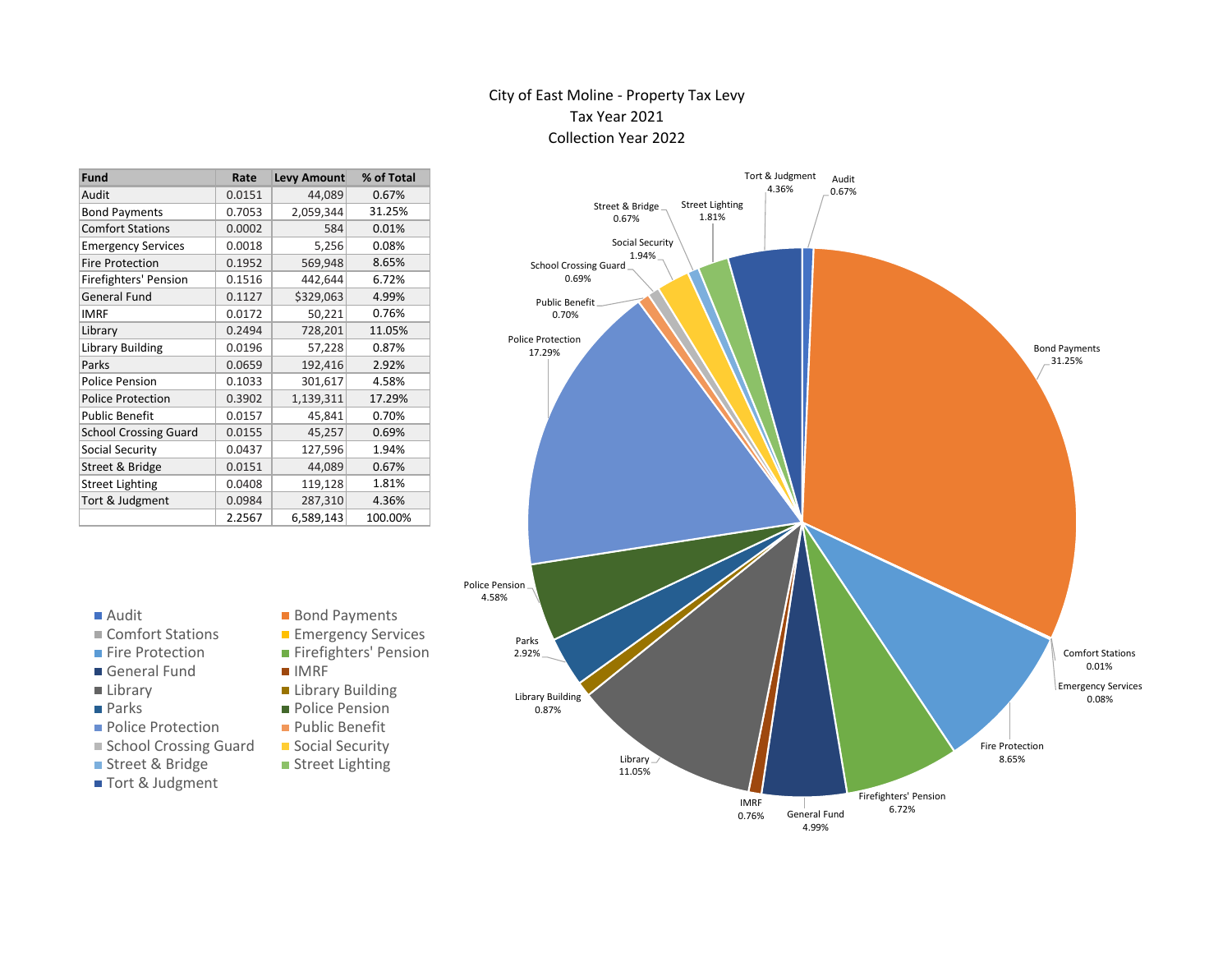# 04/06 - Zuma Tax Year 2021 Collection Year 2022

| 04/06 - ZUMA             | % of Total | Rate   |    | Per \$1,000 |
|--------------------------|------------|--------|----|-------------|
| <b>County Taxes</b>      | 14.2287    | 1.3051 | Ś  | 142.29      |
| <b>Forest Preserve</b>   | 1.4369     | 0.1318 | Ś  | 14.37       |
| Zuma Twp.                | 0.8515     | 0.0781 | Ś  | 8.51        |
| Road & Bridge            | 2.1728     | 0.1993 | Ś  | 21.73       |
| Mun. East Moline         | 21.8844    | 2.0073 | \$ | 218.84      |
| <b>Public Library</b>    | 2.7191     | 0.2494 | Ś  | 27.19       |
| School - 100 RVD         | 48.0392    | 4.4063 | \$ | 480.39      |
| <b>Blackhawk College</b> | 6.1271     | 0.5620 | Ś  | 61.27       |
| Metro-Transit            | 2.1281     | 0.1952 | Ś  | 21.28       |
| Multi-Twp. CC-ZU         | 0.4121     | 0.0378 | Ś  | 4.12        |
| Total                    | 100%       | 9.1723 |    |             |



For Every \$1,000 a resident pays on their property tax bill, the City recieves:  $\frac{1}{2}$  218.84

- County Taxes **Forest Preserve** ■ Zuma Twp. Road & Bridge **Mun. East Moline Public Library** School - 100 RVD
- Blackhawk College
- Metro- Transit
- 
- Multi-Twp. CC-ZU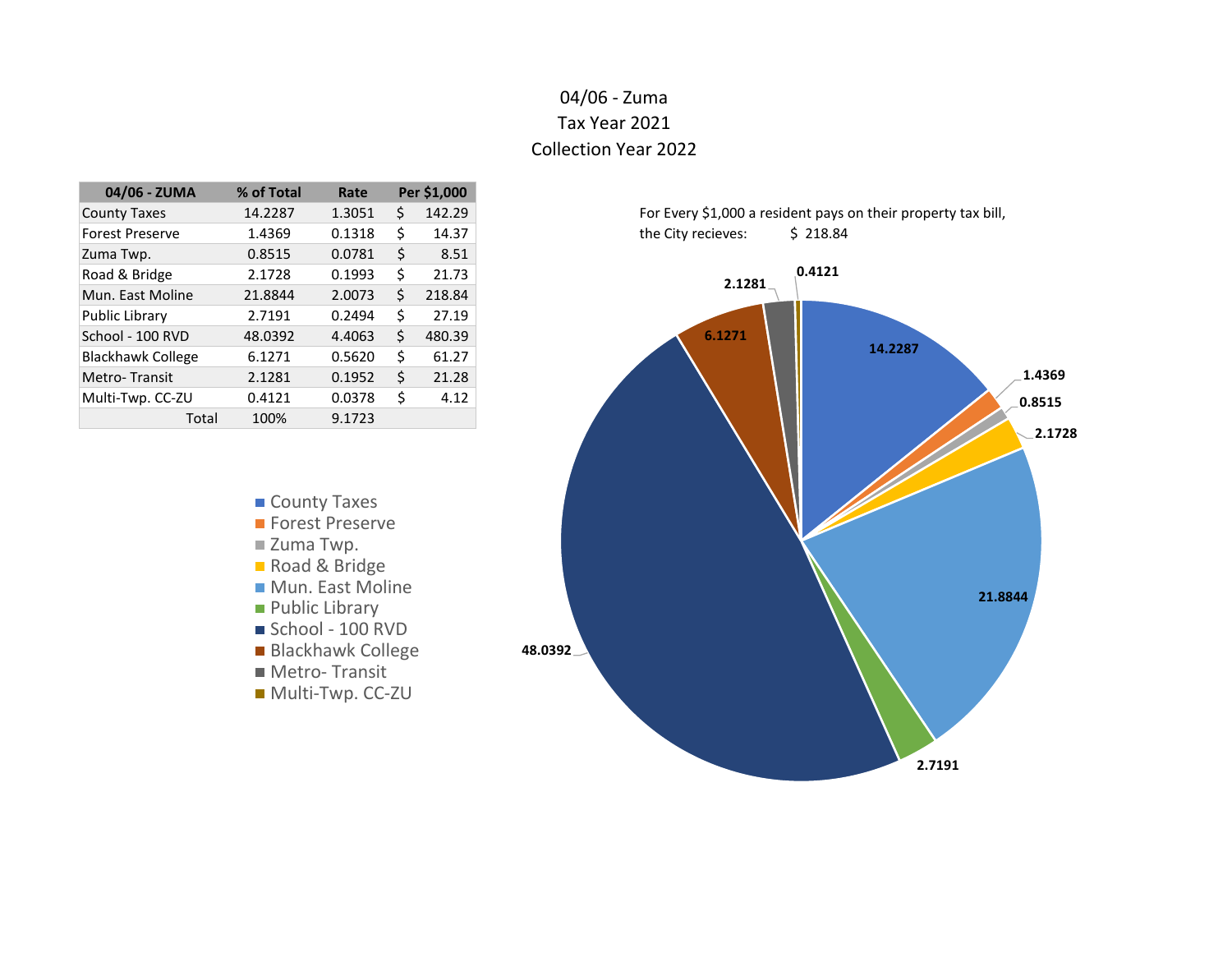# 06/32 - Hampton Tax Year 2021 Collection Year 2022

| 06/32 - Hampton                | % of Total | Rate    |    | Per \$1,000 |
|--------------------------------|------------|---------|----|-------------|
| <b>County Taxes</b>            | 11.9797    | 1.3051  | \$ | 119.80      |
| <b>Forest Preserve</b>         | 1.2098     | 0.1318  | Ś  | 12.10       |
| Hampton Twp.                   | 1.5182     | 0.1654  | Ś  | 15.18       |
| Road & Bridge                  | 0.9372     | 0.1021  | \$ | 9.37        |
| Mun. East Moline               | 18.4252    | 2.0073  | \$ | 184.25      |
| Public Library                 | 2.2893     | 0.2494  | Ś  | 22.89       |
| Dist. 30 UTHS                  | 17.0787    | 1.8606  | \$ | 170.79      |
| Dist. 37 - EM                  | 38.2842    | 4.1708  | Ś  | 382.84      |
| <b>Metro Airport Authority</b> | 0.6389     | 0.0696  | Ś  | 6.39        |
| <b>Blackhawk College</b>       | 5.1587     | 0.5620  | Ś  | 51.59       |
| Illini Hospital                | 0.6884     | 0.0750  | \$ | 6.88        |
| Metro-Transit                  | 1.7918     | 0.1952  | Ś  | 17.92       |
| Total                          | 100%       | 10.8943 |    |             |

- County Taxes
- **Forest Preserve**
- Hampton Twp.
- Road & Bridge
- **Mun. East Moline**
- **Public Library**
- Dist. 30 UTHS
- Dist. 37 EM
- Metro Airport Authority
- Blackhawk College
- Illini Hospital
- Metro-Transit



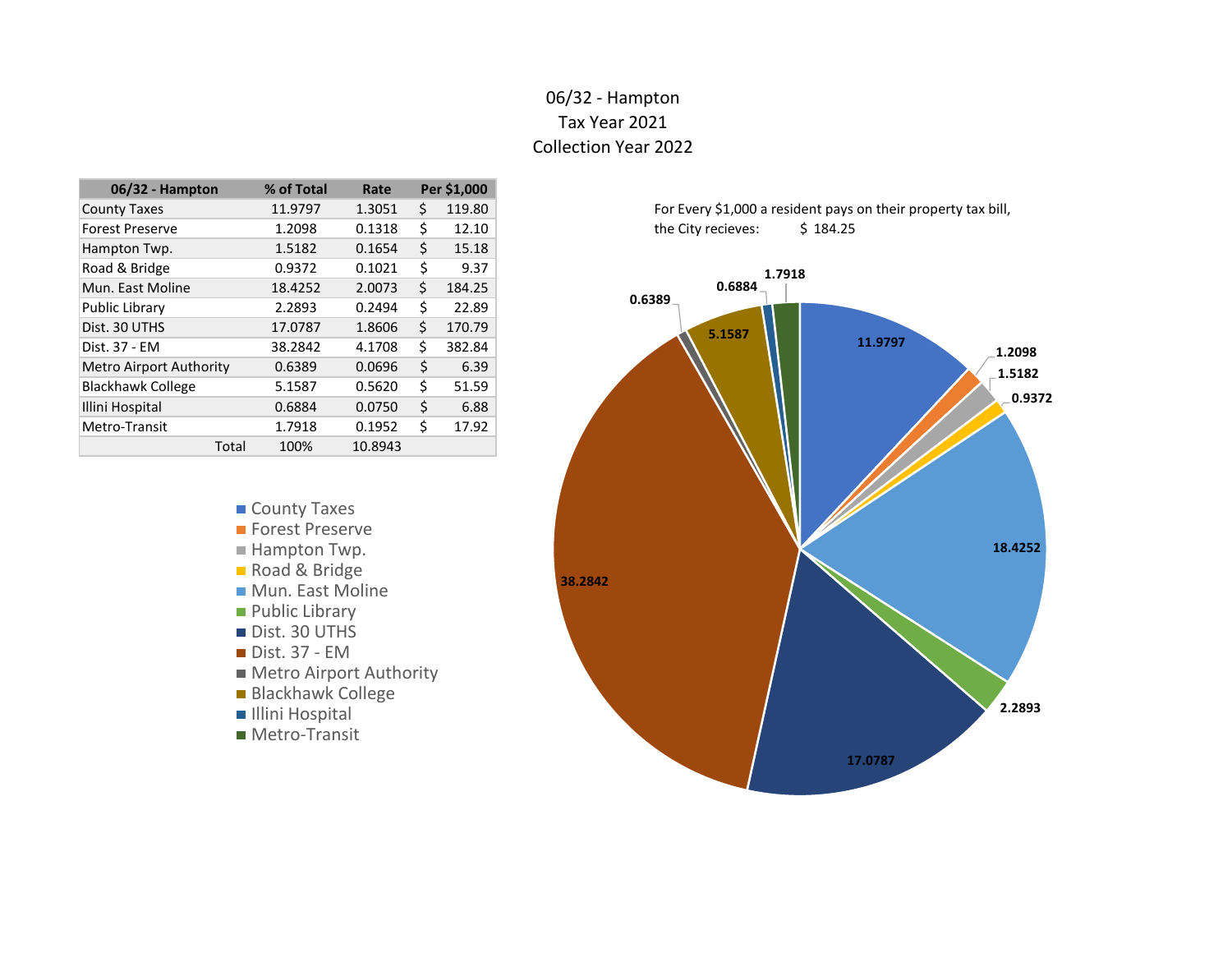# 06/37 - Hampton Tax Year 2021 Collection Year 2022

| 06/37 - Hampton                | % of Total | Rate    |    | Per \$1,000 |
|--------------------------------|------------|---------|----|-------------|
| <b>County Taxes</b>            | 12.4773    | 1.3051  | \$ | 124.77      |
| <b>Forest Preserve</b>         | 1.2601     | 0.1318  | \$ | 12.60       |
| Hampton Twp.                   | 1.5813     | 0.1654  | Ś  | 15.81       |
| Road & Bridge                  | 0.9761     | 0.1021  | \$ | 9.76        |
| Mun. East Moline               | 19.1906    | 2.0073  | \$ | 191.91      |
| Public Library                 | 2.3844     | 0.2494  | \$ | 23.84       |
| Dist. 30 UTHS                  | 17.7881    | 1.8606  | \$ | 177.88      |
| Dist. 34 - Silvis              | 35.7206    | 3.7363  | Ś  | 357.21      |
| <b>Metro Airport Authority</b> | 0.6654     | 0.0696  | \$ | 6.65        |
| <b>Blackhawk College</b>       | 5.3730     | 0.5620  | \$ | 53.73       |
| Illini Hospital                | 0.7170     | 0.0750  | \$ | 7.17        |
| Metro-Transit                  | 1.8662     | 0.1952  | \$ | 18.66       |
| Total                          | 100%       | 10.4598 |    |             |

- County Taxes
- **Forest Preserve**
- Hampton Twp.
- Road & Bridge
- **Mun. East Moline**
- **Public Library**
- Dist. 30 UTHS
- Dist. 34 Silvis
- **Metro Airport Authority**
- **Blackhawk College**
- Illini Hospital
- Metro-Transit

For Every \$1,000 a resident pays on their property tax bill, the City recieves: \$ 191.91

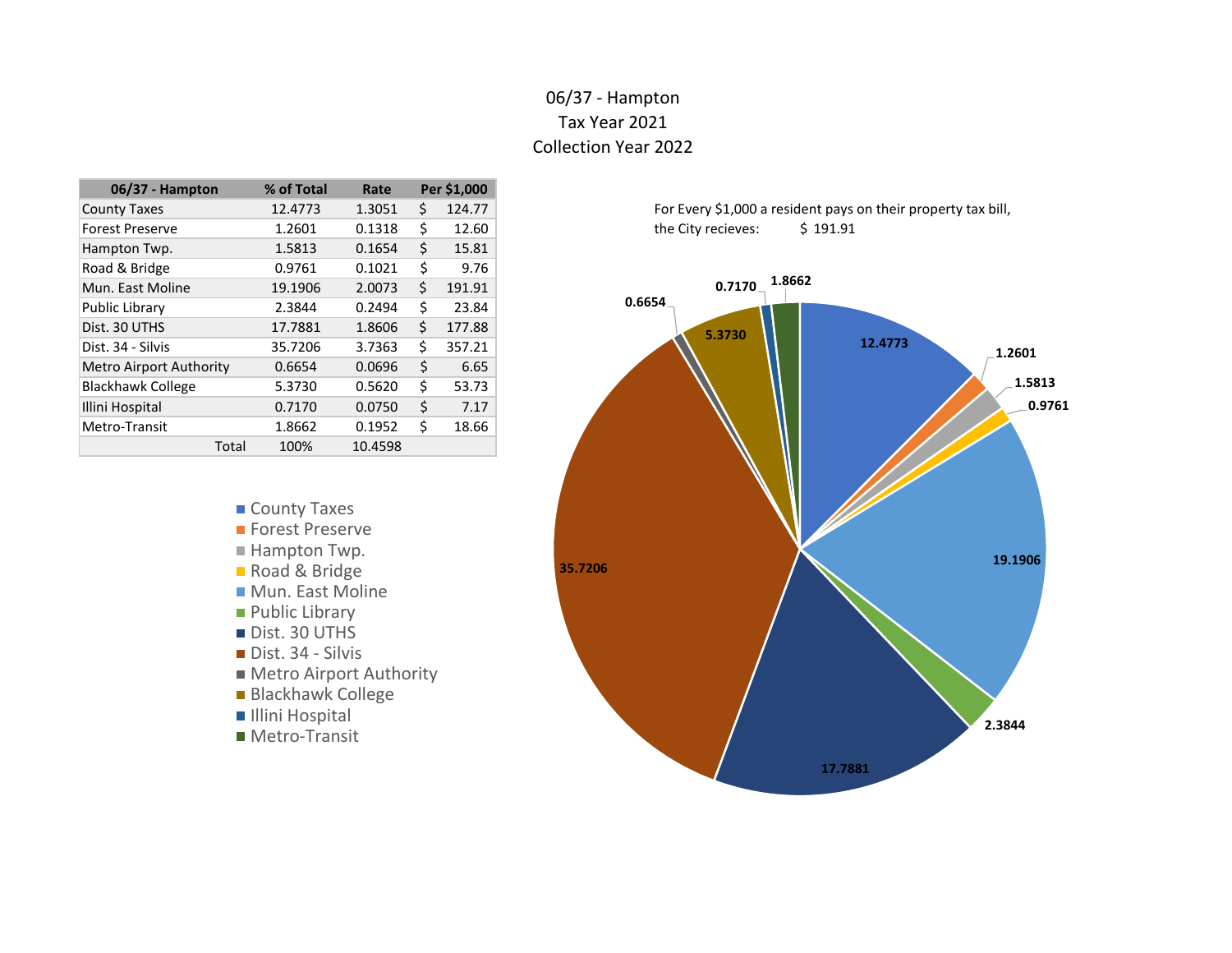# 06/44 - Hampton Tax Year 2021 Collection Year 2022

| 06/44 - Hampton                | % of Total | Rate    |    | Per \$1,000 |
|--------------------------------|------------|---------|----|-------------|
| <b>County Taxes</b>            | 13.0155    | 1.3051  | Ś  | 130.15      |
| <b>Forest Preserve</b>         | 1.3144     | 0.1318  | Ś  | 13.14       |
| Hampton Twp.                   | 1.6495     | 0.1654  | Ś  | 16.49       |
| Road & Bridge                  | 1.0182     | 0.1021  | \$ | 10.18       |
| Mun. East Moline               | 20.0183    | 2.0073  | \$ | 200.18      |
| Public Library                 | 2.4872     | 0.2494  | Ś  | 24.87       |
| Dist. 30 UTHS                  | 18.5553    | 1.8606  | \$ | 185.55      |
| Hampton Dist. 29               | 32.9481    | 3.3038  | \$ | 329.48      |
| <b>Metro Airport Authority</b> | 0.6941     | 0.0696  | \$ | 6.94        |
| <b>Blackhawk College</b>       | 5.6047     | 0.5620  | Ś  | 56.05       |
| Illini Hospital                | 0.7480     | 0.0750  | \$ | 7.48        |
| Metro-Transit                  | 1.9467     | 0.1952  | Ś  | 19.47       |
| Total                          | 100%       | 10.0273 |    |             |

- County Taxes
- **Forest Preserve**
- Hampton Twp.
- Road & Bridge
- **Mun. East Moline**
- **Public Library**
- Dist. 30 UTHS
- Hampton Dist. 29
- **Metro Airport Authority**
- Blackhawk College
- Illini Hospital
- Metro-Transit



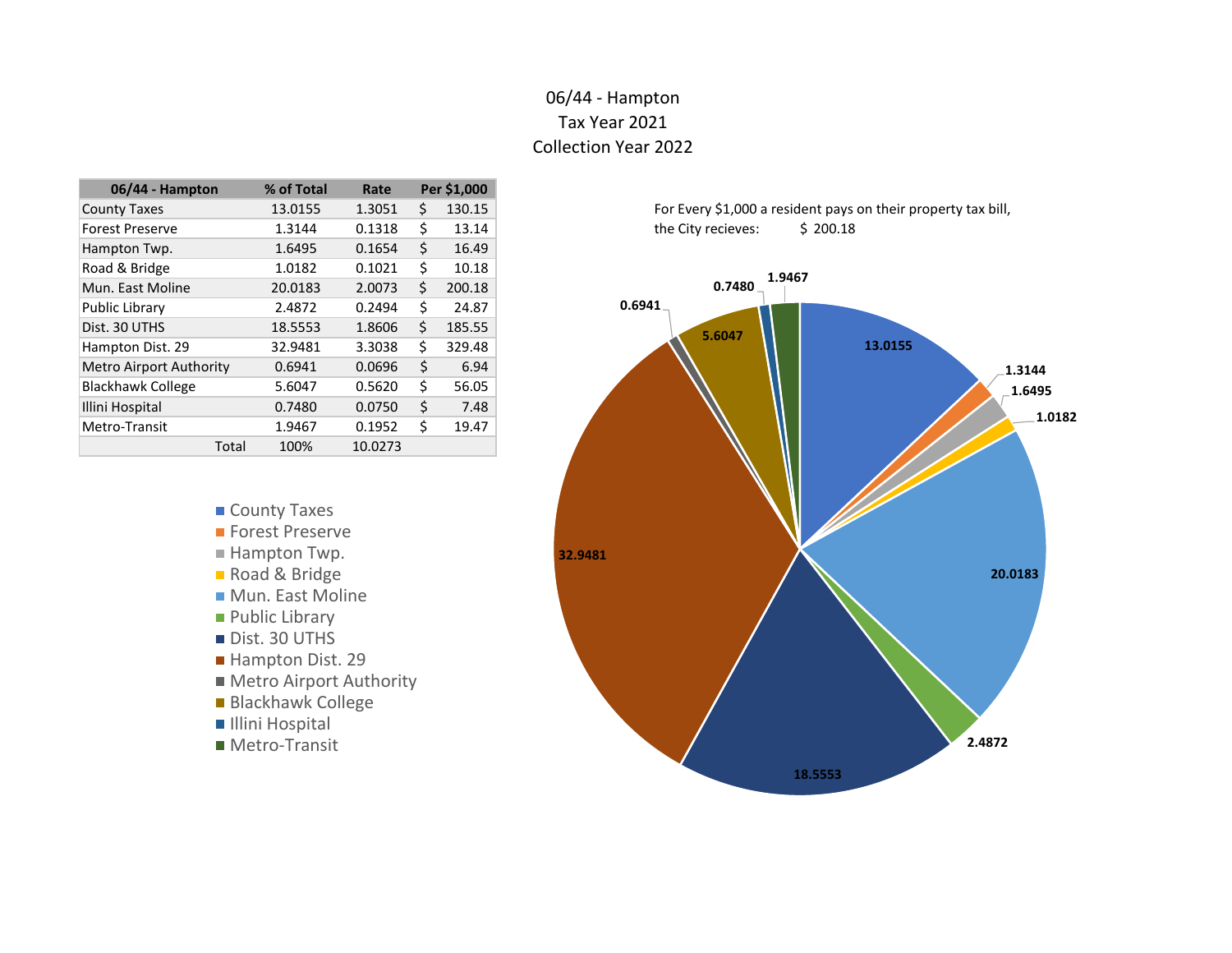#### 06/52 - Hampton Tax Year 2021 Collection Year 2022

| 06/52 - Hampton                | % of Total | Rate    |    | Per \$1,000 |
|--------------------------------|------------|---------|----|-------------|
| <b>County Taxes</b>            | 12.5674    | 1.3051  | \$ | 125.67      |
| <b>Forest Preserve</b>         | 1.2692     | 0.1318  | Ś  | 12.69       |
| Hampton Twp.                   | 1.5927     | 0.1654  | \$ | 15.93       |
| Road & Bridge                  | 0.9832     | 0.1021  | \$ | 9.83        |
| Mun. East Moline               | 19.3292    | 2.0073  | \$ | 193.29      |
| Public Library                 | 2.4016     | 0.2494  | \$ | 24.02       |
| Dist. 30 UTHS                  | 17.9166    | 1.8606  | \$ | 179.17      |
| Dist. 34 - Silvis              | 35.9785    | 3.7363  | \$ | 359.79      |
| <b>Metro Airport Authority</b> | 0.6702     | 0.0696  | \$ | 6.70        |
| <b>Blackhawk College</b>       | 5.4118     | 0.5620  | Ś  | 54.12       |
| Metro-Transit                  | 1.8797     | 0.1952  | \$ | 18.80       |
| Total                          | 100%       | 10.3848 |    |             |

- County Taxes
- **Forest Preserve**
- Hampton Twp.
- Road & Bridge
- **Mun. East Moline**
- **Public Library**
- Dist. 30 UTHS
- Dist. 34 Silvis
- Metro Airport Authority
- Blackhawk College
- **Metro-Transit**



For Every \$1,000 a resident pays on their property tax bill, the City recieves: \$ 193.29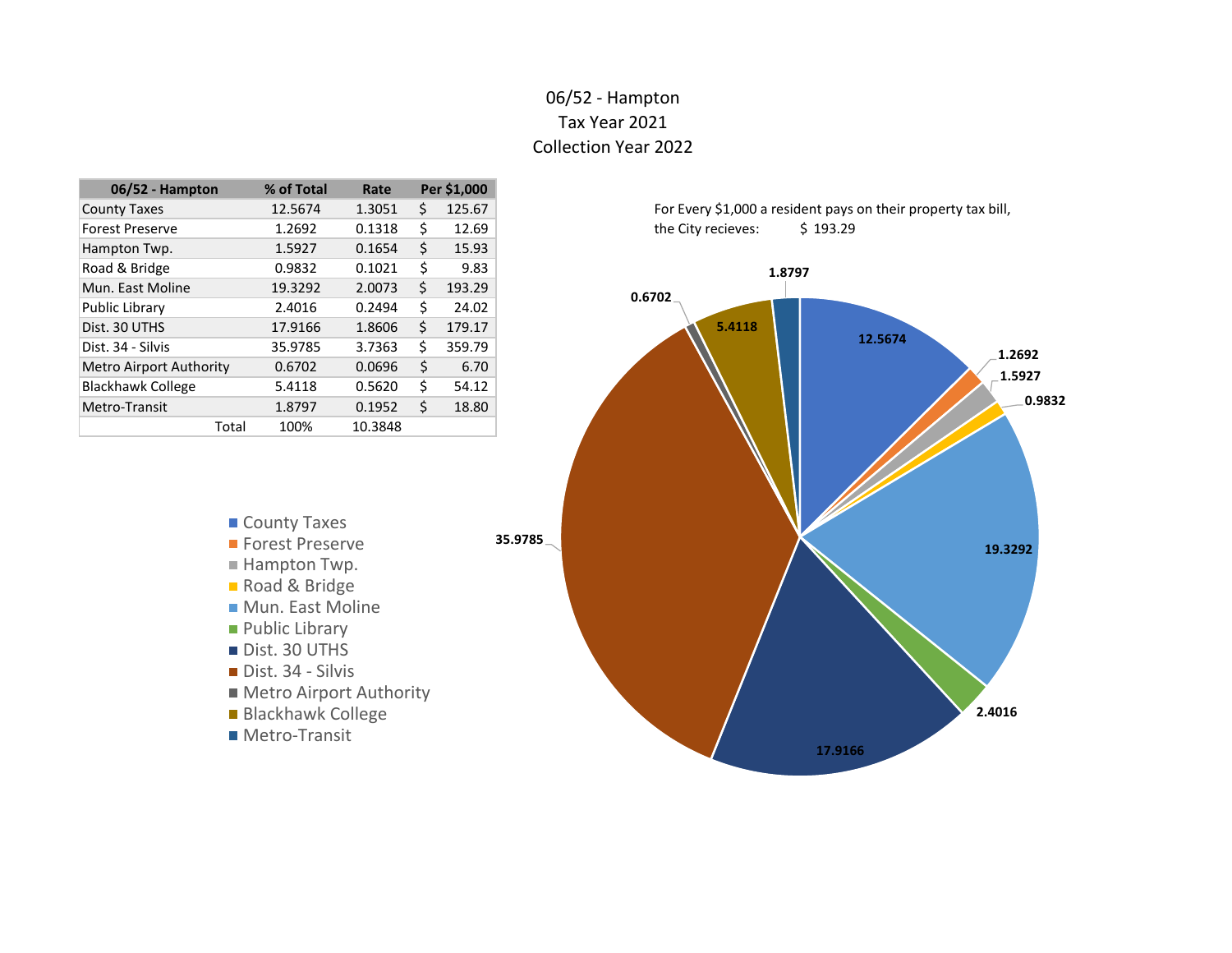# 07/03 - South Moline Tax Year 2021 Collection Year 2022

| 07/03 - South Moline           | % of Total | Rate    |    | Per \$1,000 |
|--------------------------------|------------|---------|----|-------------|
| <b>County Taxes</b>            | 12.1328    | 1.3051  | Ś. | 121.33      |
| <b>Forest Preserve</b>         | 1.2253     | 0.1318  | \$ | 12.25       |
| South Mol. Twp.                | 1.0393     | 0.1118  | \$ | 10.39       |
| Road & Bridge                  | 0.1692     | 0.0182  | \$ | 1.69        |
| Mun. East Moline               | 18.6608    | 2.0073  | \$ | 186.61      |
| Public Library                 | 2.3185     | 0.2494  | \$ | 23.19       |
| Dist. 30 UTHS                  | 17.2970    | 1.8606  | \$ | 172.97      |
| Dist. 37 - EM                  | 38.7736    | 4.1708  | \$ | 387.74      |
| <b>Metro Airport Authority</b> | 0.6470     | 0.0696  | \$ | 6.47        |
| <b>Blackhawk College</b>       | 5.2246     | 0.5620  | \$ | 52.25       |
| Illini Hospital                | 0.6972     | 0.0750  | \$ | 6.97        |
| Metro-Transit                  | 1.8147     | 0.1952  | \$ | 18.15       |
| Total                          | 100%       | 10.7568 |    |             |

- County Taxes **Forest Preserve** ■ South Mol. Twp. Road & Bridge
- **Mun. East Moline**
- **Public Library**
- Dist. 30 UTHS
- Dist. 37 EM
- Metro Airport Authority
- Blackhawk College
- **Illini Hospital**

For Every \$1,000 a resident pays on their property tax bill, the City recieves: \$ 186.61